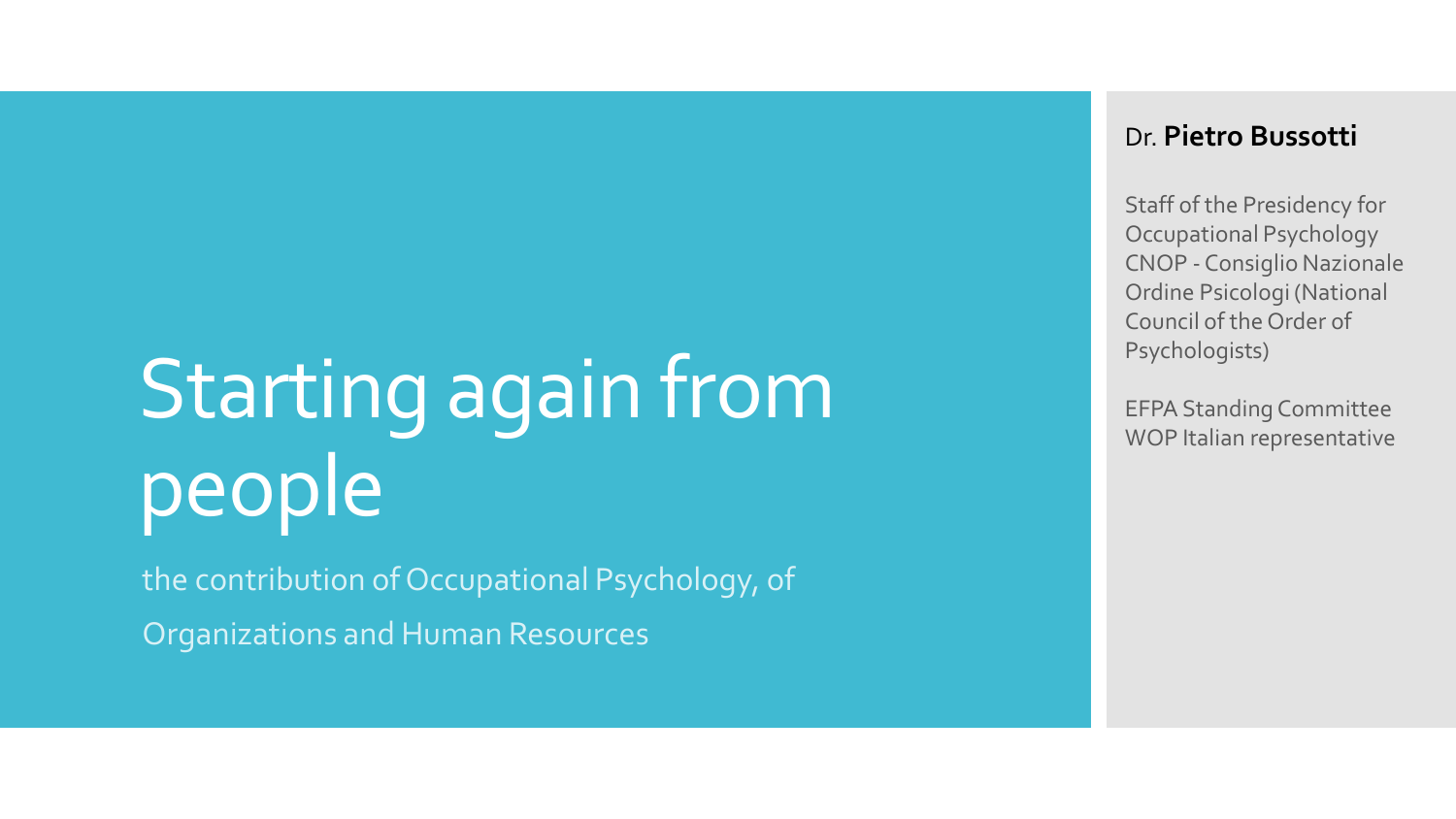**CRITICAL** POINTS OF PRE-COVID **WORK** 

• massive use of information and communication technologies;

• increasing automation and digitalisation of production (which often lead to work intensification and mental overload);

• globalization of economy and its persistent dominant role in the definition of the criteria for social and work policies;

• applying methods to organize and rationalize work, focusing on reducing costs (rather than bringing innovation) and especially on people's needs (for example, think about the way companies reorganize and downsize work and the massive increase in outsourcing and subcontracting);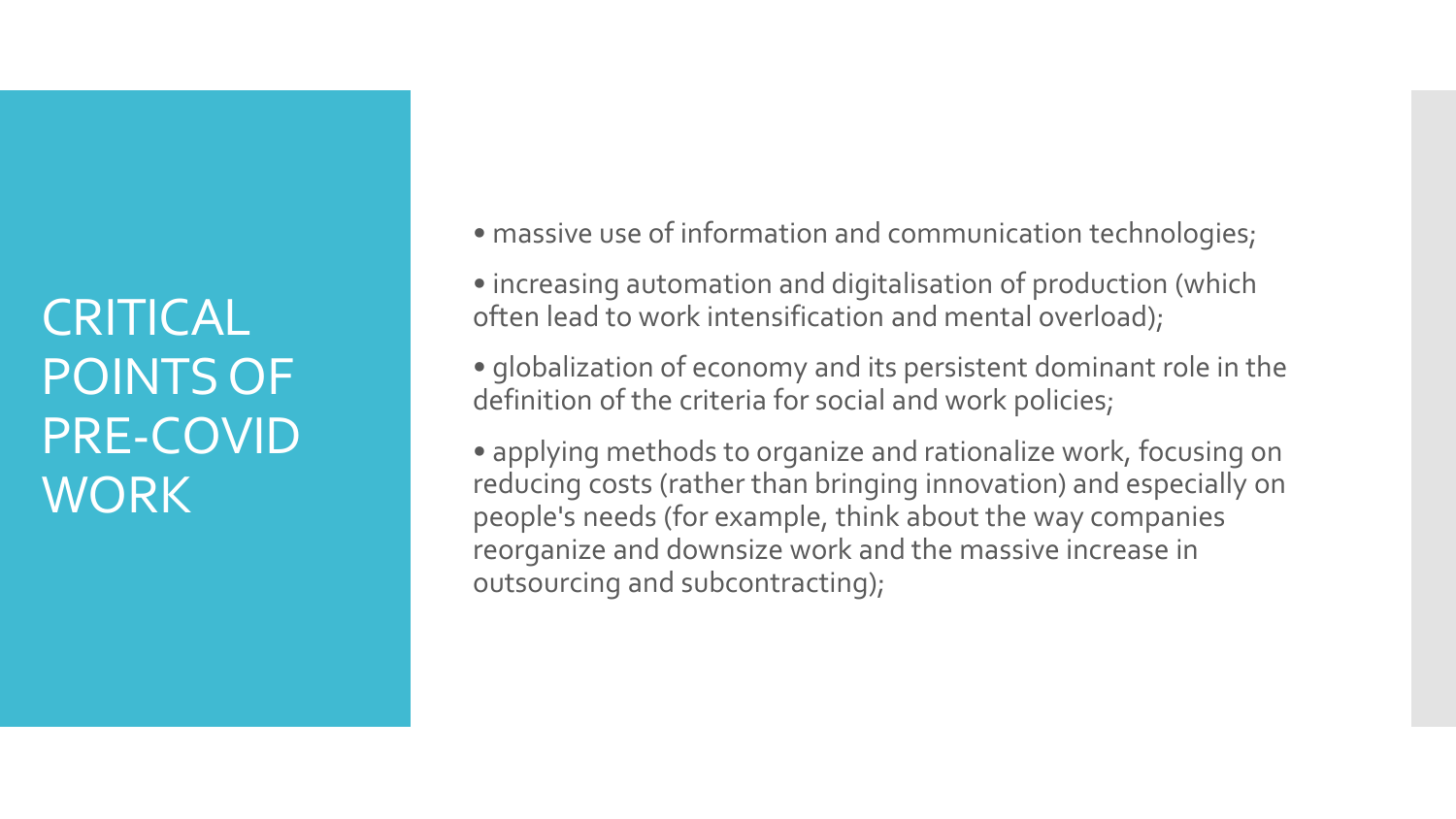**CRITICAL** POINTS OF PRE-COVID **WORK** 

• the ever-changing framework of labor-force, connected to demographic transformation, emigration, cultural and social differences such as generation gap, ethnicity, religion;

• the widespread "forced flexibility", expressed in temporary and precarious employment contracts (which translates into a weakening of job security, especially for low-skilled people);

• the constant uncertainties and income differences, which increase the inequalities of opportunities in planning a personal future (especially, but not only, for the youngest);

• the growth of structural unemployment and intermittent "short-term" forms of employment, resulting in lower chances of building consistent and satisfying career paths;

• the growing difficulties of engagement for workers in organizational frameworks which are unable to combine productivity, safety and well-being for people.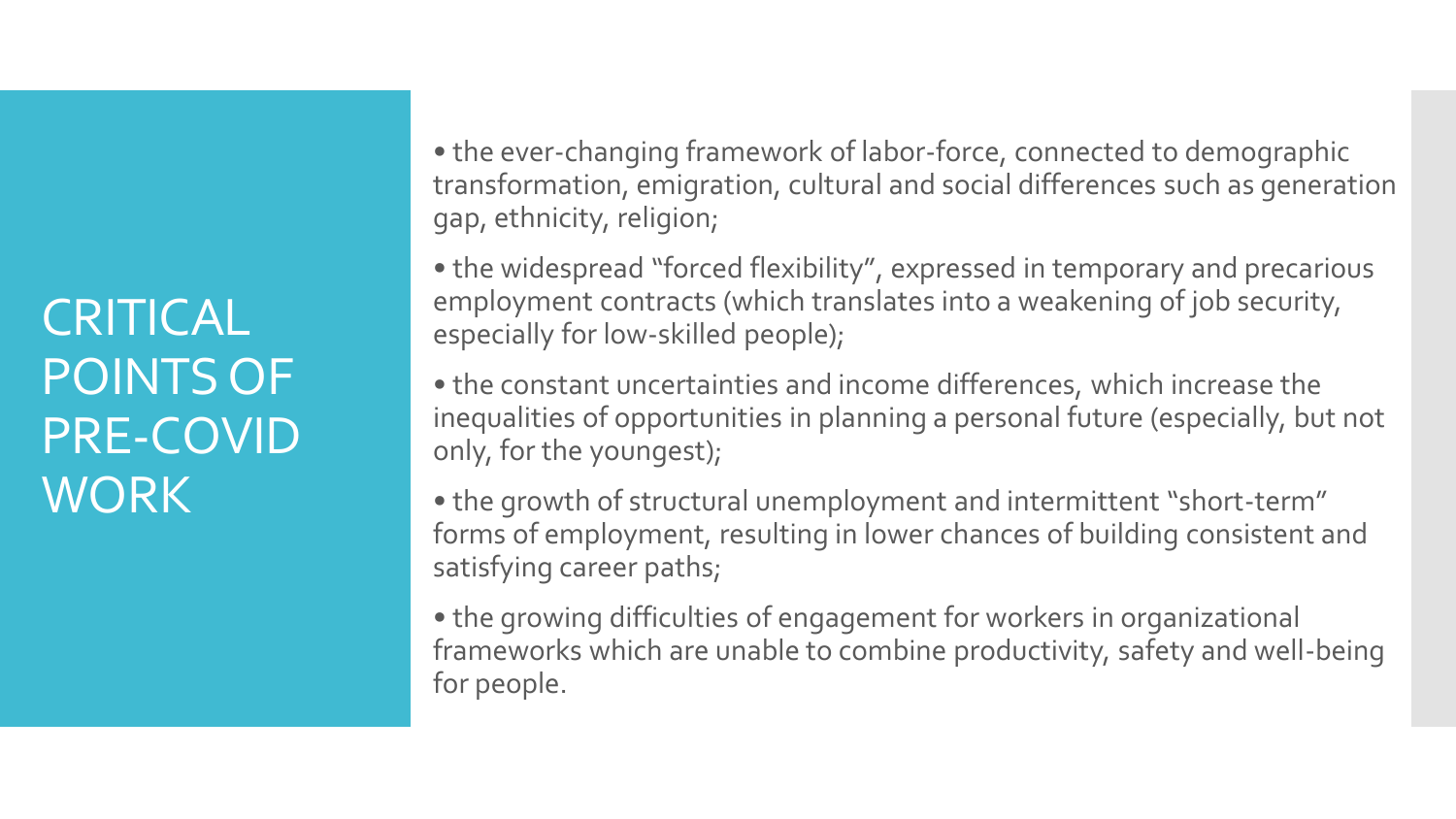**CRITICAL** POINTS OF PRE-COVID **WORK** 

• the massive use of virtual ways of working (with fewer opportunities for interpersonal relationships and socialization) and moving jobs to places that create less identity than in the past (think of the widespread use of teleworking);

• the persistent distance between training procedures and the needs of the world of work (with the simultaneous presence of unsatisfied job offers and overqualification phenomena);

• the growing demand for new skills, as the insistent demand for emotional and relational skills (although often described superficially and with reference to not-scientific constructs) is added to the cognitive ones, to adapt to rapid organizational change;

• the transformations of the meaning and value of work for people, today more and more often treated as relative in comparison to the needs and projects of individual life (with widespread expectations of work-life balance);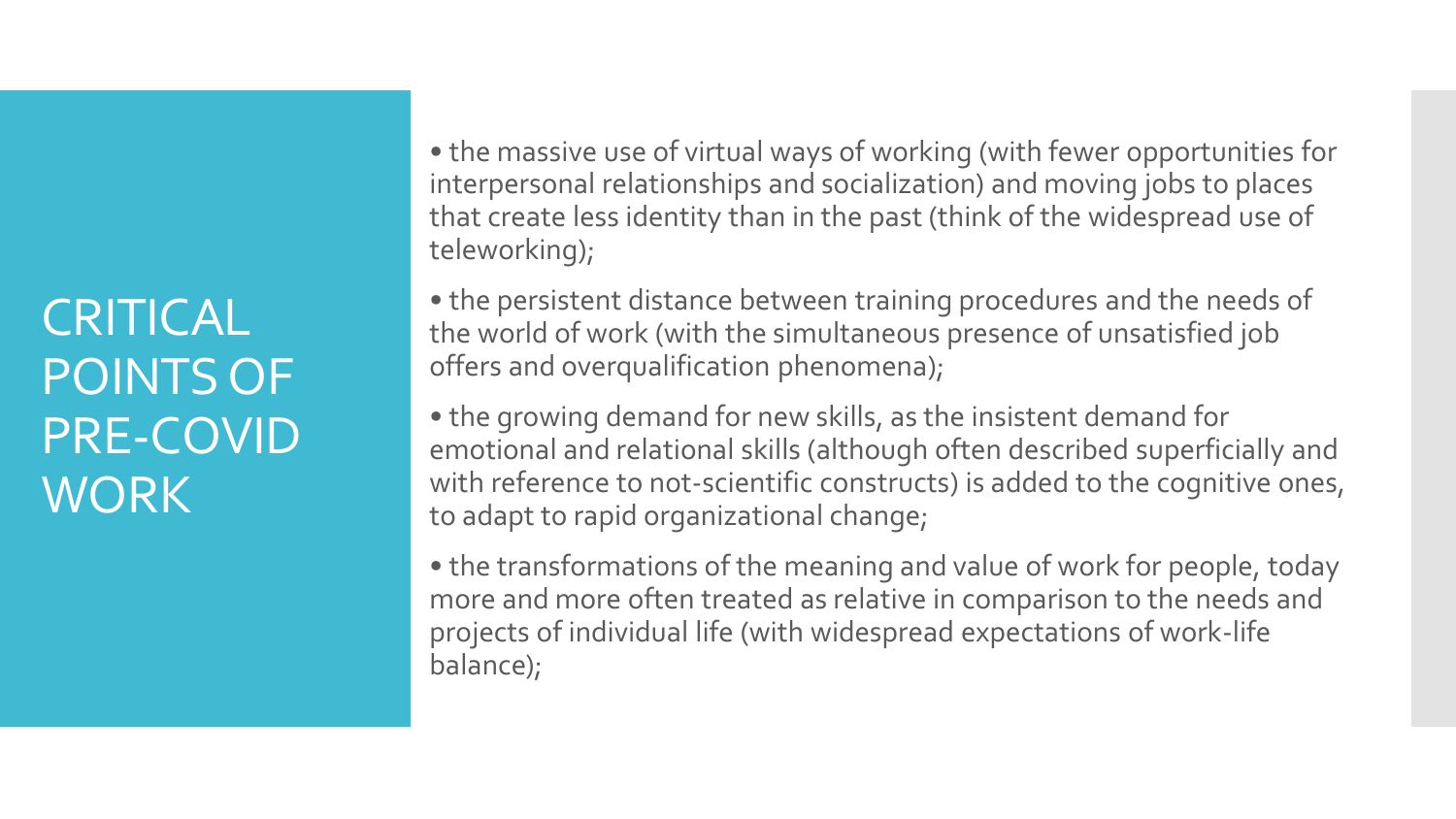THE **STRENGTH** OF DATA

Méda D. (2016). *The future of work: The meaning and value of work in Europe*, Research Paper No. 18, Geneve, ILO;

SHRM Foundation (2015). *Evolution of Work and the Worker: Five Key Trends from SHRM's Special Expertise Panels*,

1-12: http://www.shrm.org/about/foundation/products/Documents/2015 Evol of Work-Panel Report-FINAL.pdf;

Eurofound (2015), *New forms of employment*, Publications Office of the European Union, Luxembourg World Economic Forum (2018) *The Future of Jobs Report*. Geneve, Centre for the New Economy and Society, http://www3.weforum.org/docs/WEF\_Future\_of\_Jobs\_2018.pdf ;

OECD- Organisation for Economic Co-operation and Development (2017). *Future of work and skills*, 2nd Meeting of the G20 Employment Working Group, Hambourg, 1-24. https://www.oecd.org/els/emp/wcms\_556984.pdf;

UK Commission for Employment and Skills (2014). *The Future of Work, Jobs and Skills in 2030. Evidence Report*, London, UKCES, 1-198, http://yourfuturejob.ukces.org.uk

Bollier D. (2011). *The Future of Work. What It Means for Individuals, Businesses, Markets and Governments*,

Washington, DC: The Aspen Institute Publications Office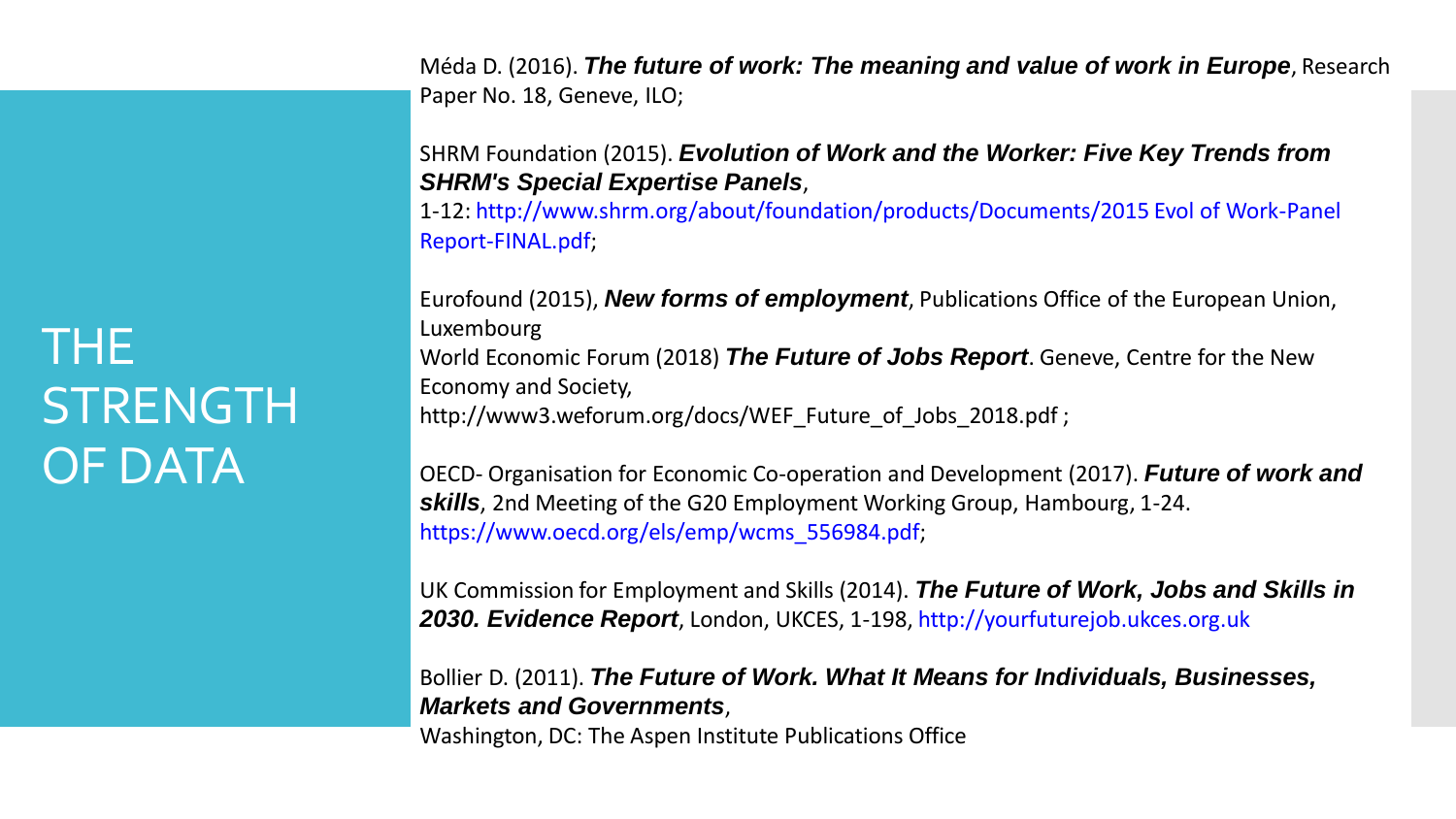*between present and future*

THE EFFECTS OF PANDEMIC ON PEOPLE

*and maybe war as well*

In summary the impact of the COVID-19 pandemic has been profound over life conditions of people, activating deep and multiform reactions of psycho-social discomfort and also strong concerns due to the fear of being unable to realize personal, social and work projects. In many cases the biggest fear is the inability to keep or recover the usual levels of economic subsistence, of work security (and respect of security policies), of an adequate recognition of your skills and, last but not least, satisfying social interaction on workplaces

**ILO** (2020) Managing work-related psycho-social risks during the COVID-19 pandemic.

**Eurofound** (2021), Living and working in Europe 2020.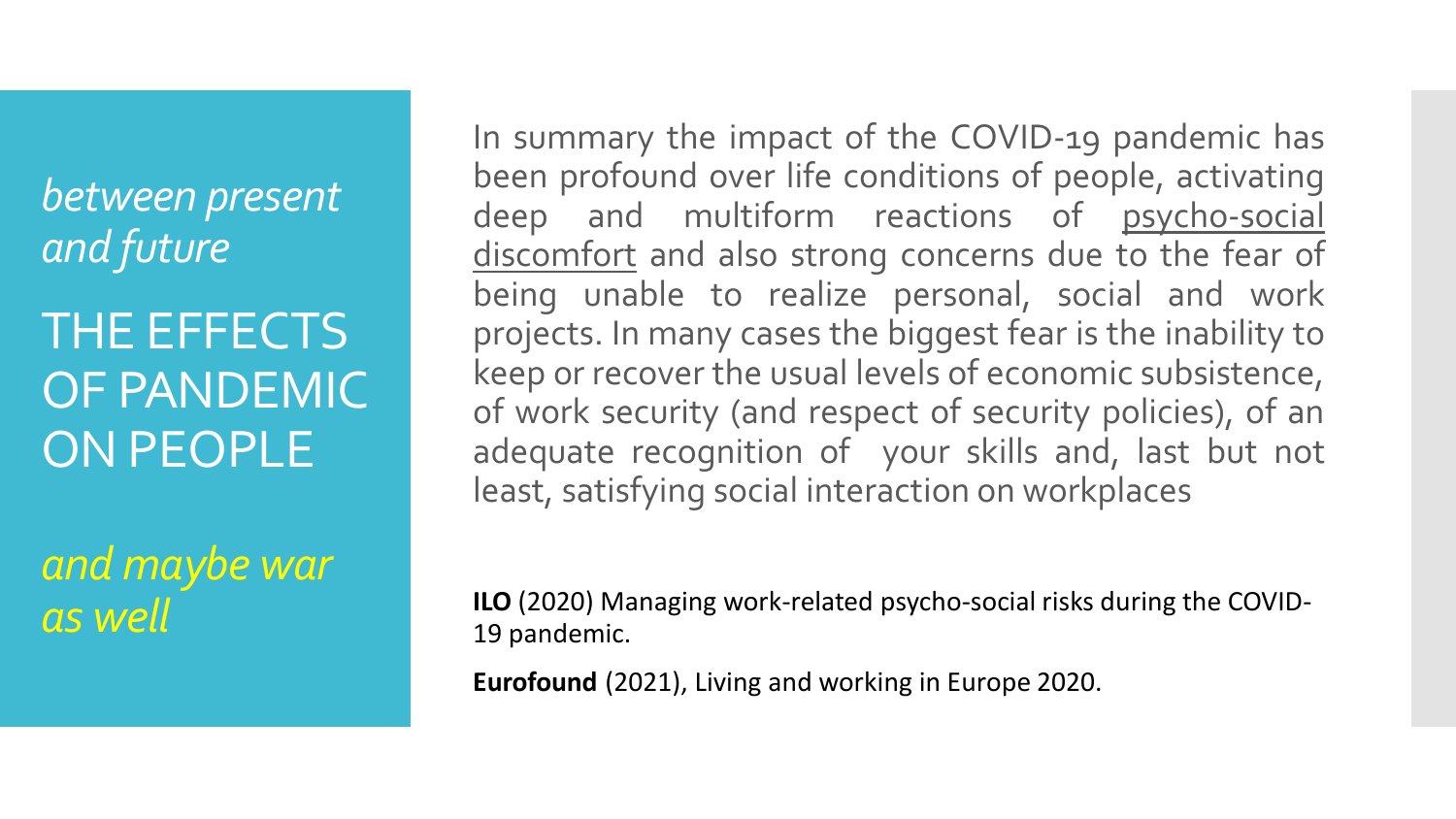AREAS OF INTERVENTION AND **CONTRIBUTION** OF LABOR PSYCHOLOGY, **ORGANIZATION** AND HUMAN RESOURCES

As we set up a post-emergency phase that should facilitate the "transition to a new normal", it is really important to:

- a) focus attention on the need to adapt (or even transform)the ways to organize and realize work performances, with reference to the criteria of people's health and work safety;
- b) implement initiatives and support services that will involve people in the self-management of the restart process and will make them the main actors in the changes that are necessary to improve their work and life situations.

ALL OF THIS GIVES LIFE TO MANY AREAS OF INTERVENTION, OF WHICH WE PRESENT A SELECTION, IN TERMS OF REQUESTS FOR CHANGE IN DIFFERENT SOCIAL CONTEXTS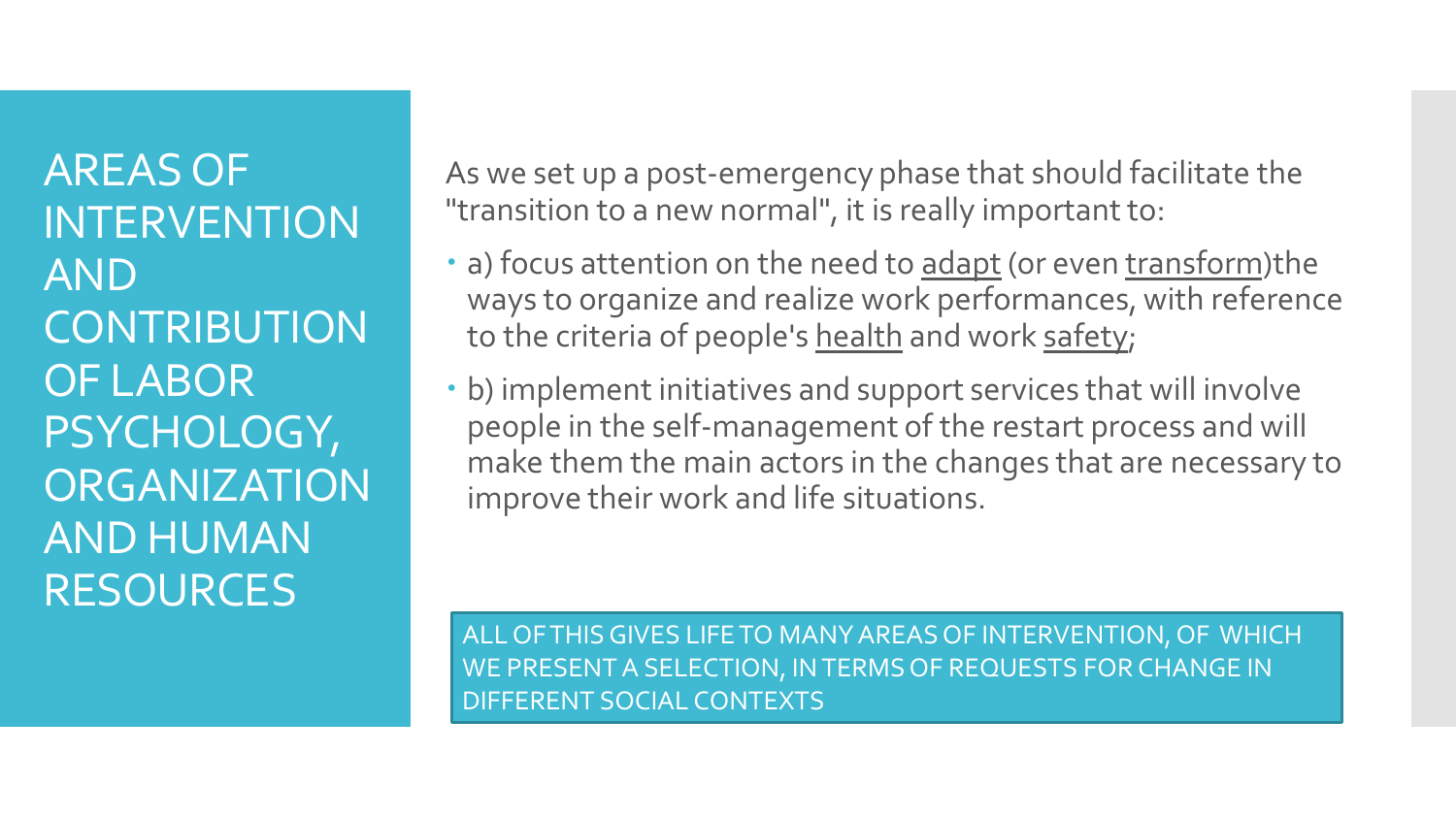In the post-pandemic situation, showing high risks of job insecurity, how is it possible to take charge of people, promote their professional integration into decent work, oppose the discouragement and disillusionment of many (especially young people) and their negative perceptions of the job market?

ACTIVE AND PASSIVE LABOR POLICIES: INTEGRATION AND COORDINATION.

- This refers to the renewal of the most relevant income support institutions (e.g. redundancy fund, mobility allowance, NASpI - New Social Insurance for Employees - etc ...)
- their necessary and better integration with active labor policies focused on training, orientation and job placement.

**This should guarantee:**

- better homogeneity all over the national territory,
- facilitating cooperation between public and private entities,
- encouraging a more direct involvement of businesses and work offer to all citizens, and in particular to the most vulnerable workers,
- opportunities for orientation, skills enhancement and employability improvement
- thus overcoming the widespread risks of dependence on forms of emergency assistance.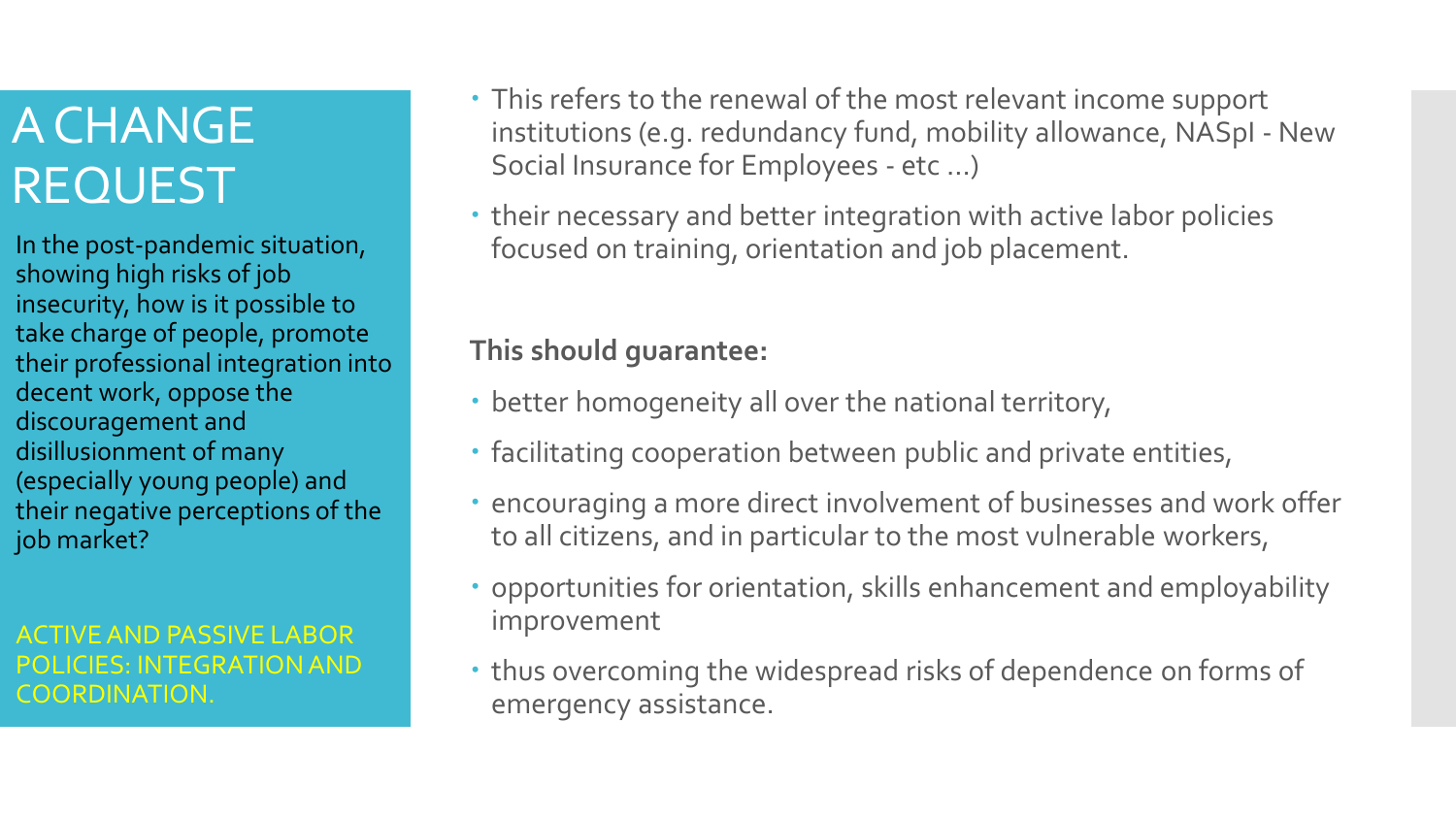How to make sure that people can be supported for a short period (not only in financial terms) and then place / re-propose themselves in the job market with a personal professional project consistent with the context, enhancing their skills and the feeling of self-efficacy in looking for a job?

### INNOVATIVE SERVICES FOR **COMPANIES** AND ALSO …

**Advising people**

Activities such as listening desks, counseling, psychological support, etc. with the purpose of supporting / developing anyone (also functional for executives) for a 'personalized' intervention of emotional and cognitive support or to improve personal resources, in order to improve organizational well-being.

#### **Organizational advice for management:**

Activities such as advice, coaching, support, tutoring, training, supervision in any form (training, research-intervention, monitoring and assessment, etc.) in order to reinforce and develop change management skills in the emerging context, planned to design-redesign frameworks and/or organization methods, leadership styles and the most suitable organizational communication forms, for a better psycho-social environment and especially in order to inspire participation and constructive attitude of workers during change process.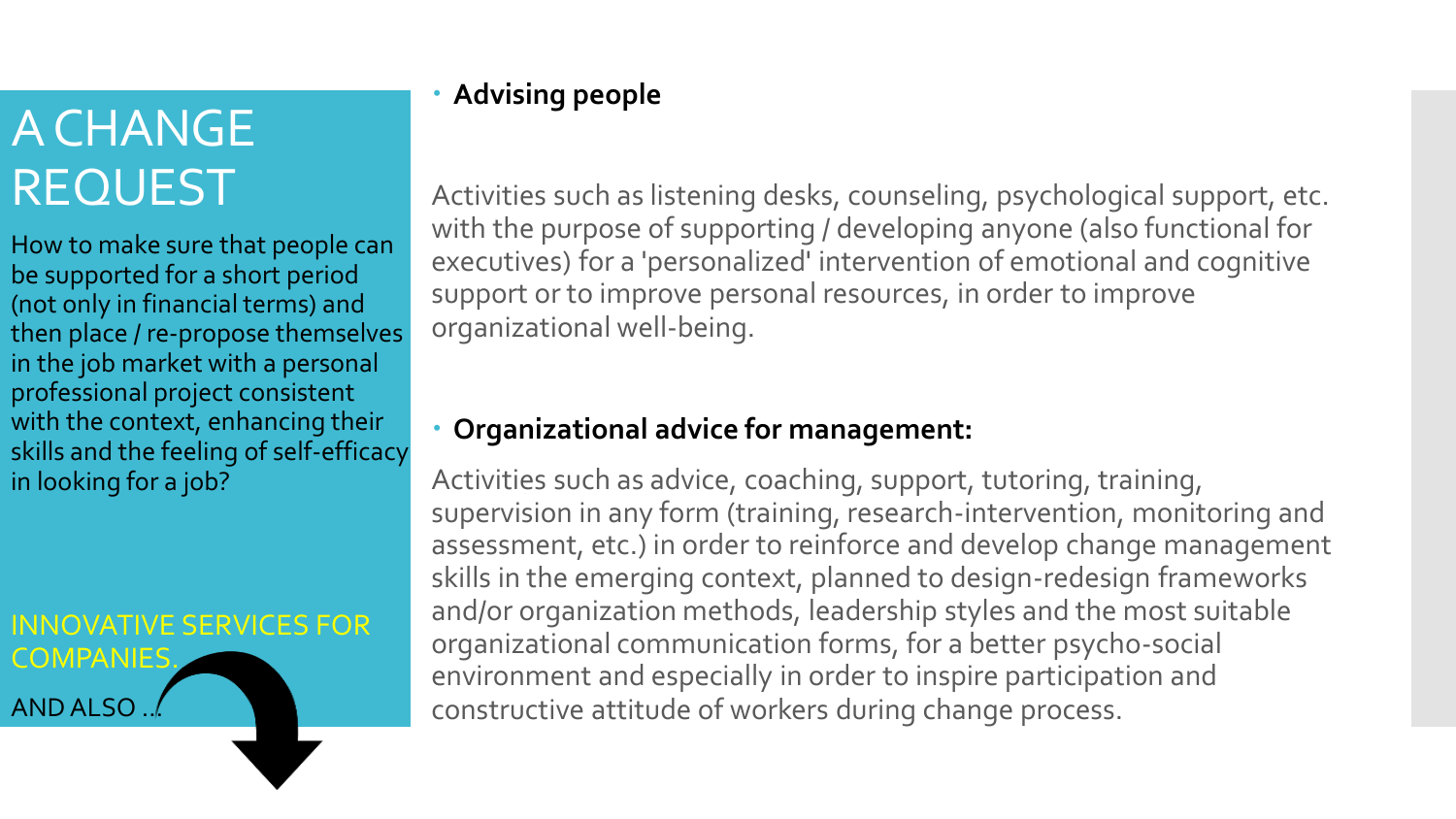

 Strategic advice to institutions and stakeholder representatives (social partners and professional associations) in order to provide, on the basis of psycho-social expertise, models of analysis, data processing, interpretative models, guidelines for action.

Consultancy to implement participatory approaches, suitable for carrying out monitoring of new occupational stress risks (such as the emerging techno-stress) and for the application of preventive and corrective measures. This is done both by cooperating with the MC and in partnership with all the corporate security figures for the promotion of safe behaviors, also by assuming RSPP roles.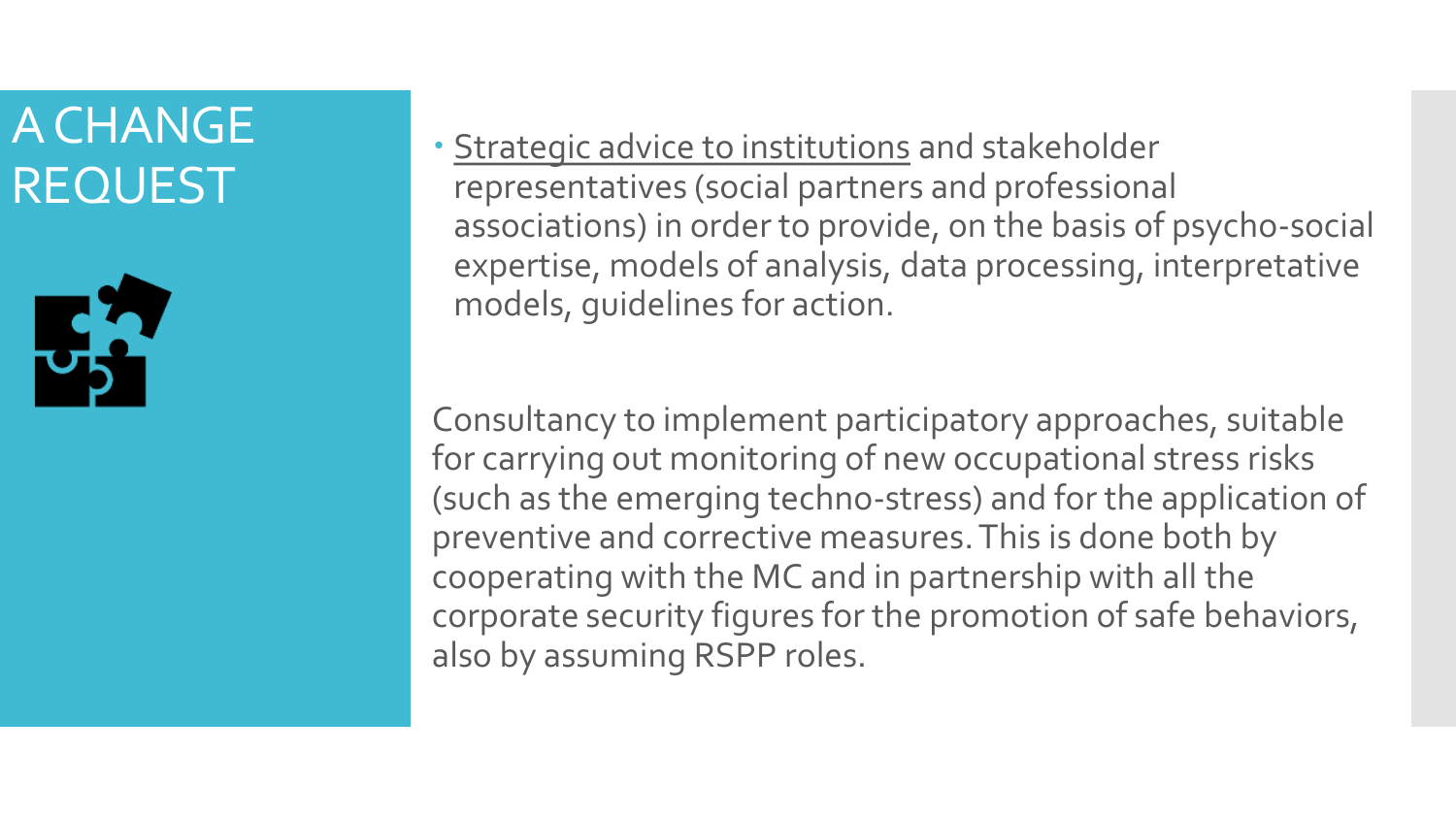

- Consultancy for a worker-oriented work analysis aimed both at remodeling work spaces and workstations, schedules, shifts and specific production processes and at the development of adaptive behaviors and people's skills.
- Consultancy to improve forms of incentive and / or performance evaluation, aimed at the psycho-social sustainability of times, roles and tasks, through intervention models, built through internal investigations in the organization to involve and listen to workers.
- Consultancy to implement company policies aimed at fairness, respect for differences, prevention of aggression and harassment and containment of stereotypes and prejudices.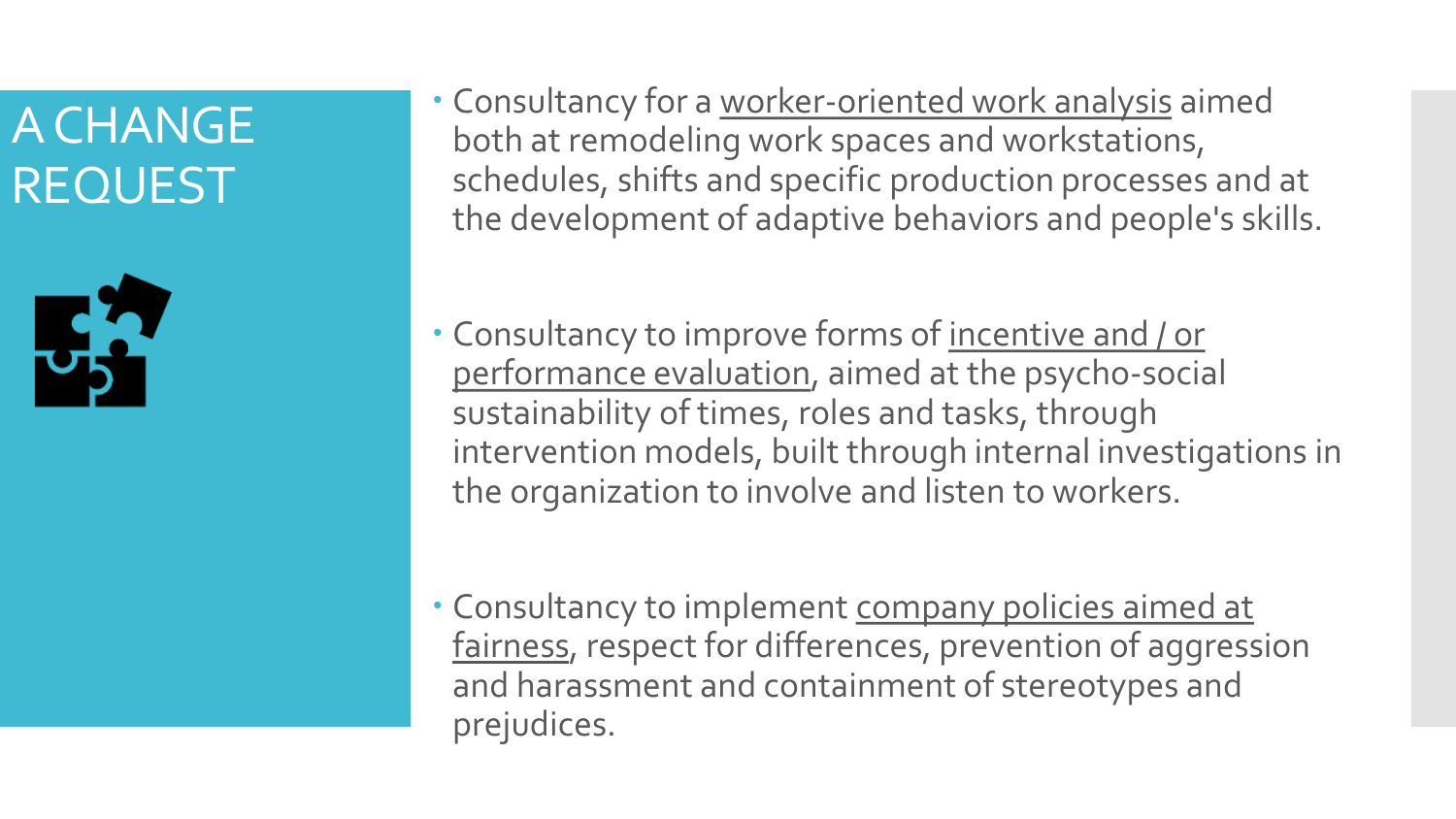How can we oppose the severe employment crisis by helping both the demand and supply of work?

### **EMPLOYMENT SERVICES.**

### **FOR COMPANIES:**

- Correct job design to facilitate the relocation of the most "fragile" workers.
- Designing new and valid methods and tools for pre-selection.
- Defining communication and marketing strategies for employment services.

**FOR PEOPLE** looking for a job, for the unemployed and people in reallocation:

- Design and verification of devices for a correct "profiling" of users.
- Professional guidance and advice on life design.
- Career counseling paths.
- Skills assessment paths.
- Assessment paths
- Development paths (Development center)
- Work support paths.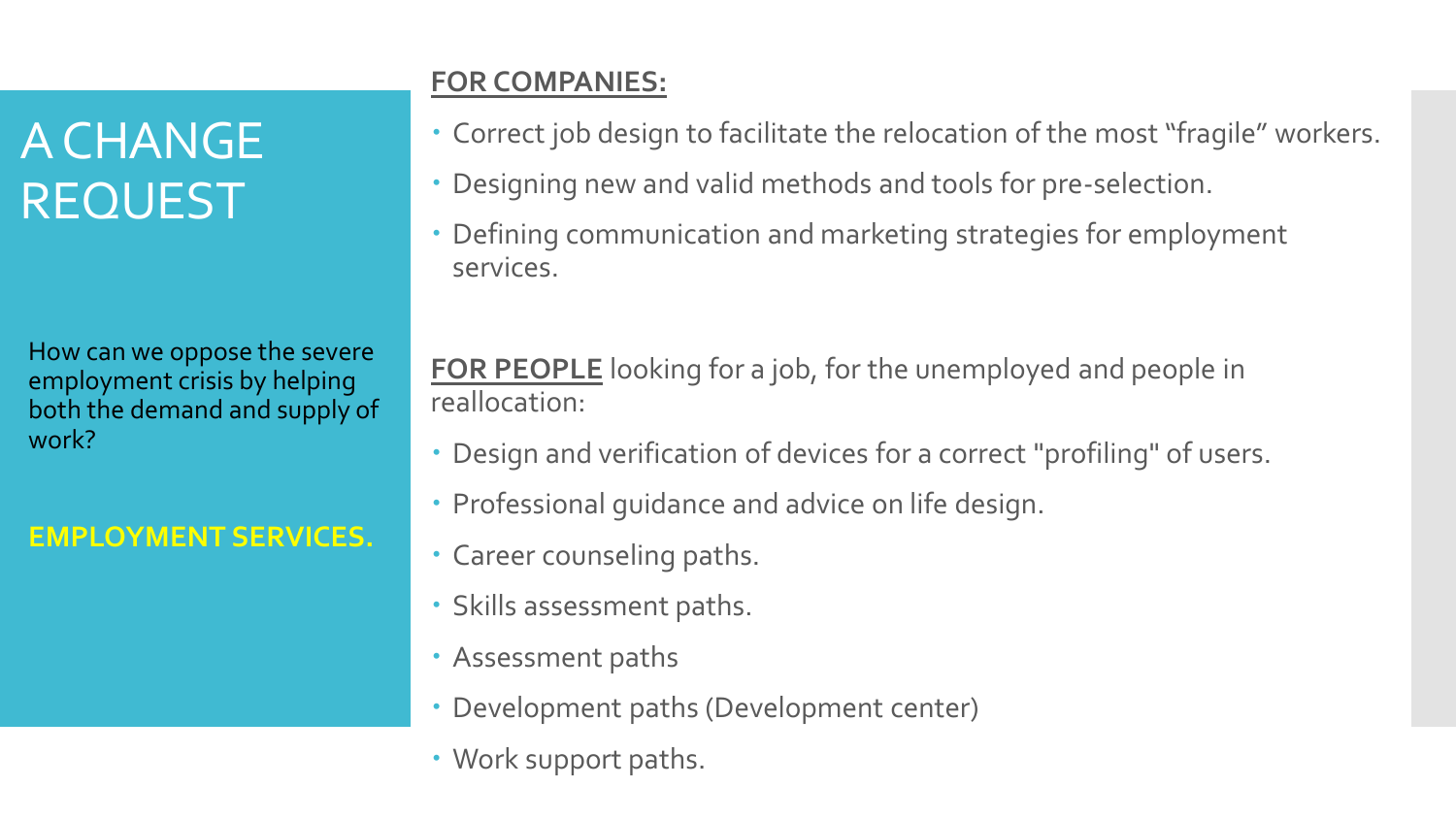How can we help those looking for work (especially the most vulnerable), but also the system of employment services, too often inadequate for the market demands?

#### **INTEGRATED ORIENTATION SYSTEM ALONG THE ARC OF ACTIVE LIFE**

AND MUCH MORE…

- overcome the traditional dichotomy between school and professional guidance and its marginality both in the school and training system and in the work one;
- continuously provide guidance services making them accessible to people in the various stages of their development, according to the perspective of life-long learning
- create the conditions for a better exchange between guidance and training systems, to facilitate the reinforcement of the psycho-social resources necessary to face, or even help prevent, the numerous changes affecting people's lives (school - university; university-work; vocational training work; work-work; work-unemployment; return to work) and for people's self-regulation of their own life plans.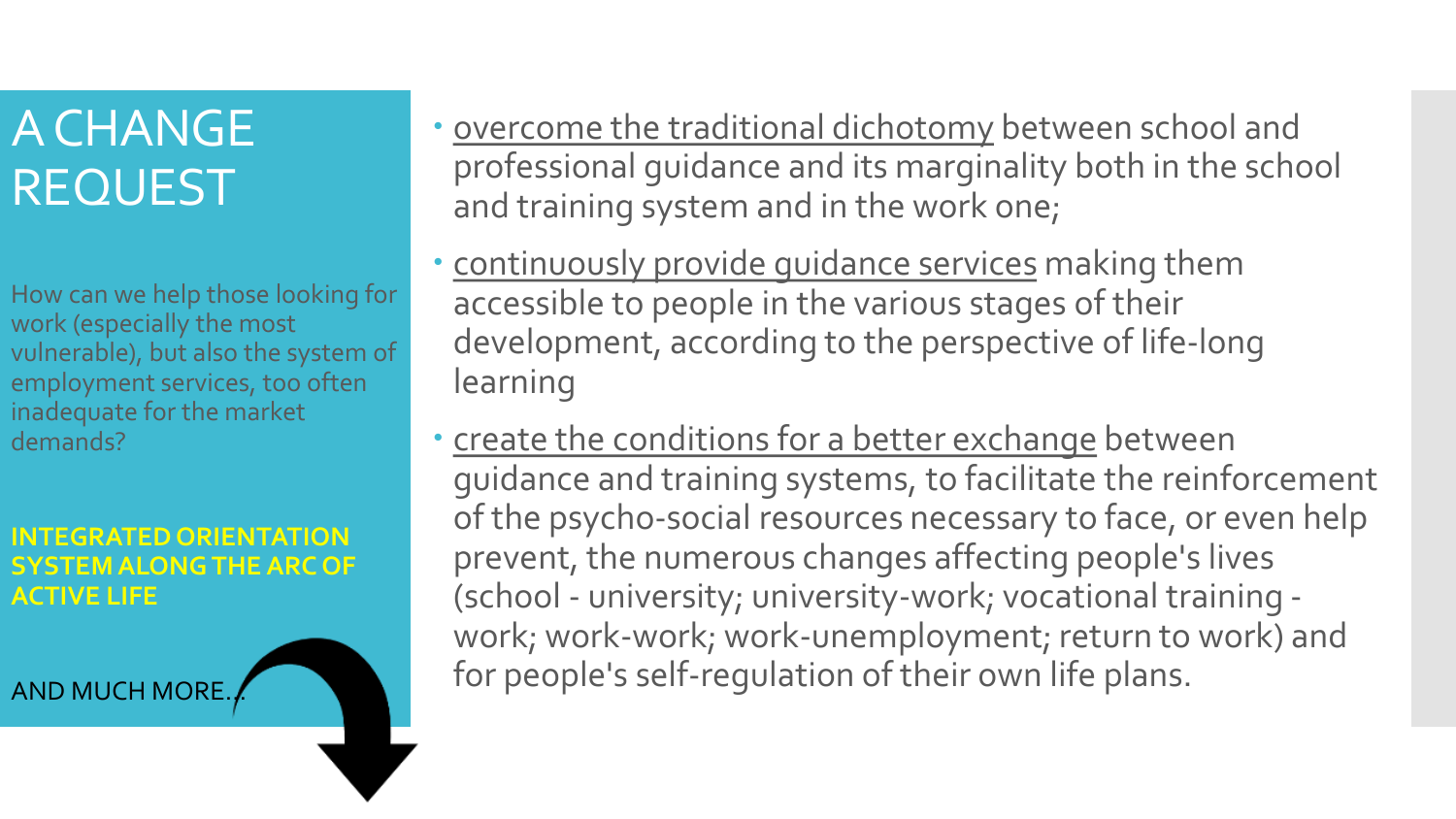

Even lacking systematic reforms, orientation plans and projects are possible, especially at a local level, involving educational and training institutions, local authorities, private and public companies.

This is the direction we are taking with the experiences that are activating:

- universalistic and early orientation programs at every school and educational levels (with an informative, formative nature)
- personalized programs such as psycho-social counseling (guidance counseling, tutoring, mentoring, coaching) with an eye focused on the different forms of internship;
- targeted programs of re-orientation to choices and re-motivational for fragile categories (eg: NEET) and prevention of school / training dropout;
- customized programs for different categories of adults (unemployed, emigrants, disabled, etc.) in close connection with the employment services.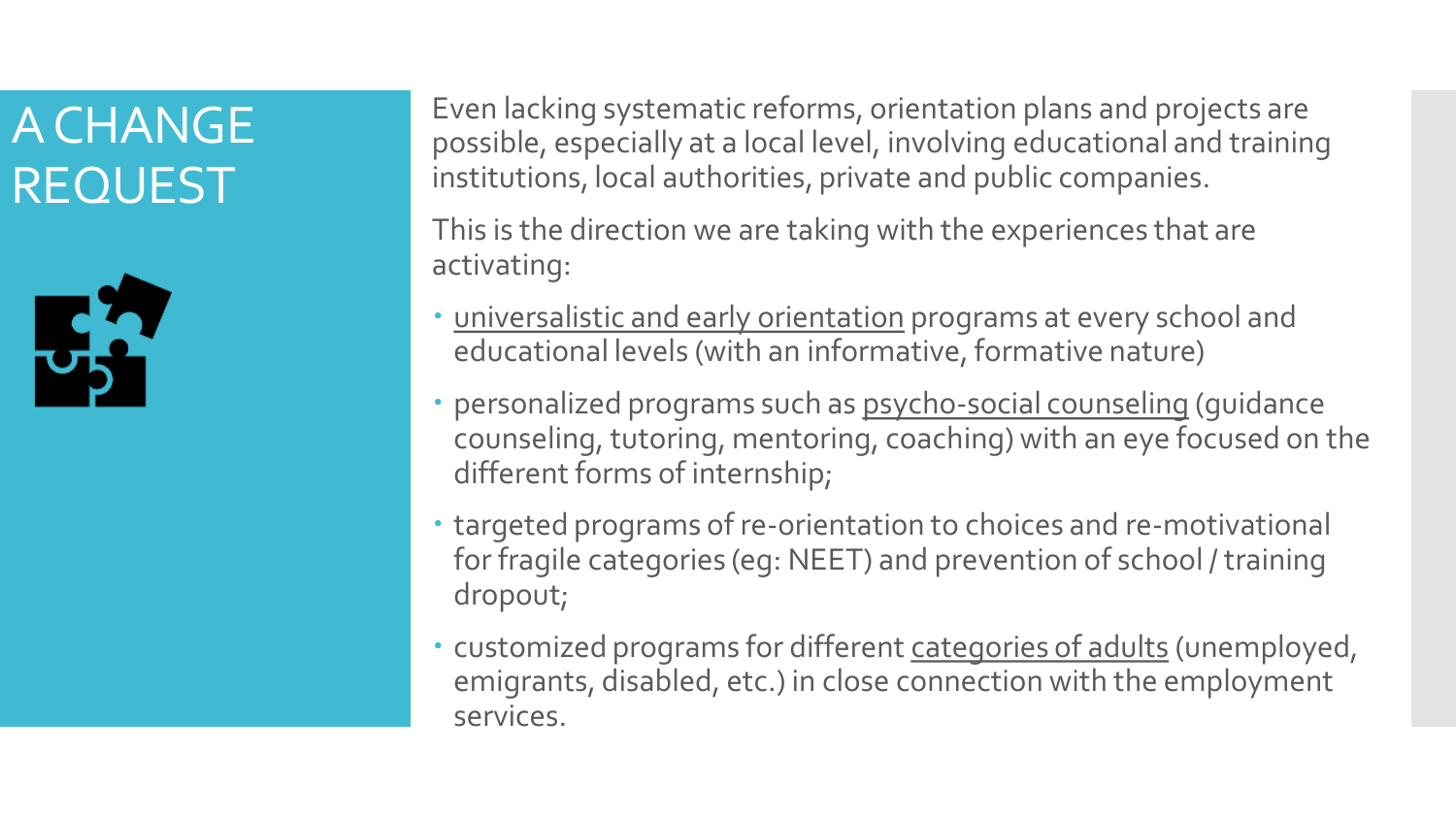How to affect the modernization of the Public Administration, helping the competitiveness of the Country System?

#### **PSYCHO-SOCIAL INTERVENTIONS IN THE PUBLIC MINISTRATION AND REFORM OF THE P.A.**

- Analysis of training needs and implementation of consequent training activities.
- Organizational well-being analysis (intended as an enabling condition for performance), assessment and management of psycho-social risks, typical of public work.
- Evaluation of organizational and professional behaviors and performances
- User satisfaction rating.
- Development of internal and external communication and organization activities.
- The methods for implementing the Organizational Plan for Agile Work (POLA) - as well as the monitoring of the implementation of smart working (training of staff and managers, verification of results, guidelines for improving the effectiveness and efficiency of services and administration ).
- The definition and implementation, while planning the competitive state exams, of the skills you need to access the roles and for the evaluation systems.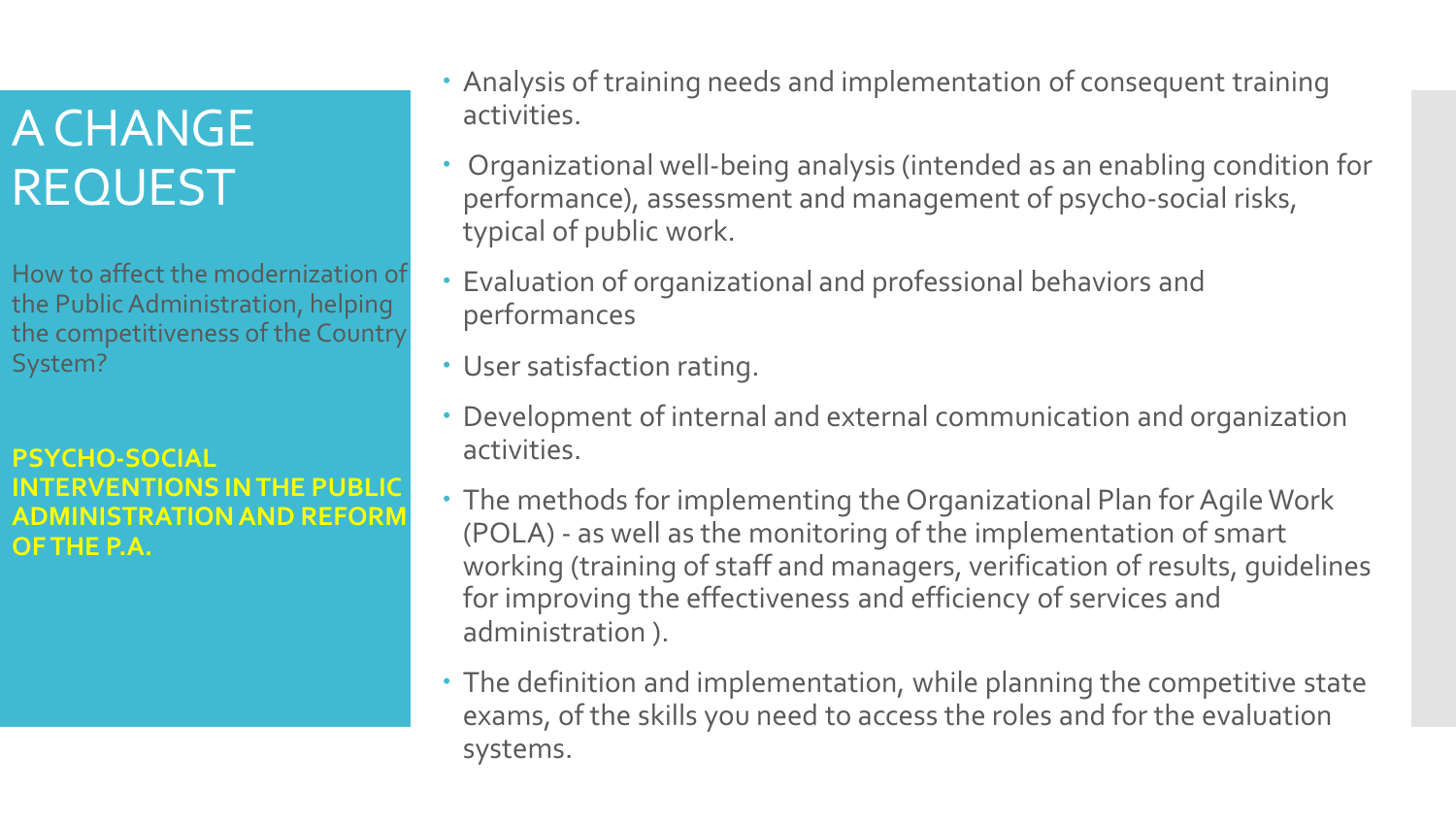### **FINAL CONCLUSION**

There is no doubt that the National Recovery and Resilience Plan (PNRR) might be considered a crucial tool for the post-pandemic recovery of the country system and support in the current war.

We would lose an opportunity if the PNRR were limited to providing structural resources for the implementation of interventions aimed at solving economic problems, instead, it should be a tool that makes it possible to recommend a change of pace in the difficult relationship that binds people to their work in our country. An opportunity to face in a systemic and not exclusively reactive way the contrast that develops between the production needs (and the achievement of evident results) and the existential needs of each worker.